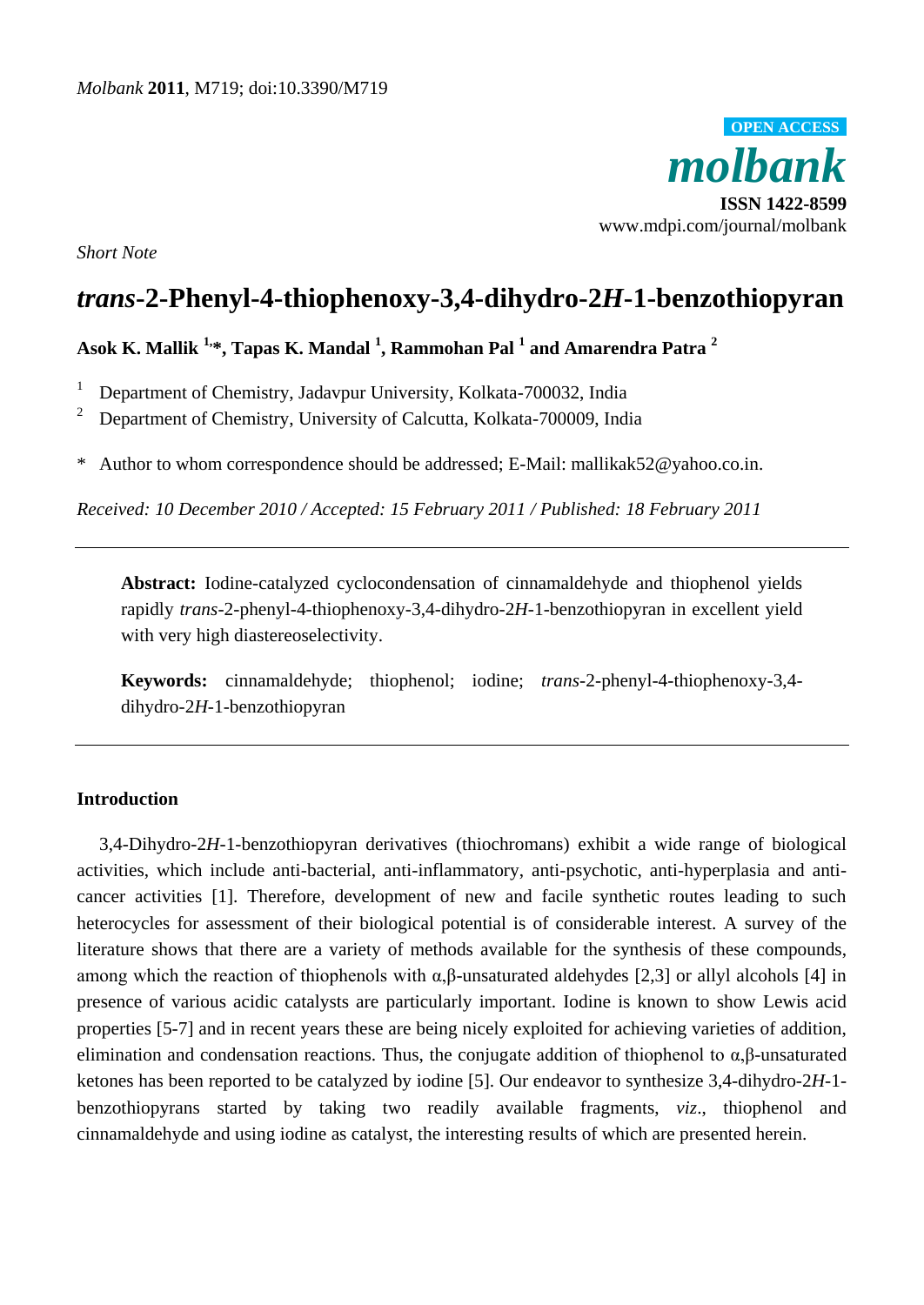#### **Results and Discussion**

In the present study, when a mixture of thiophenol and cinnamaldehyde in  $CH_2Cl_2$  was stirred at room temperature for 16 hours, only one product was obtained in excellent yield (90%). Characterization of the product from its spectral  $\rm (IR,$   $\rm ^1H$  and  $\rm ^{13}C$  NMR including HMBC and HMOC, and MS) data showed it to be *trans*-2-phenyl-4-thiophenoxy-3,4-dihydro-2*H*-1-benzothiopyran (**1**). The *trans* configuration was ascertained from a comparison of the *J*-values of the four aliphatic protons of the product with the reported *J*-values for the aliphatic protons of *cis* and *trans* isomers of 4-acetoxy-2-alkylchromans [8] and 4-methoxyflavans [9] and those for *cis*-1,3-diarylthiochromans [10]. Confirmation of the said structure was finally obtained from X-ray crystallographic studies (ORTEP diagram shown in Figure 1) [11].

**Scheme 1.** Synthetic route to the title compound **1**.



Our attempt to reduce the reaction time by carrying out the reaction at the boiling temperature of  $CH<sub>2</sub>Cl<sub>2</sub>$  was not very successful, because the product was not at all clean, possibly due to some polymerization reactions.

**Figure 1.** ORTEP diagram of **1**.

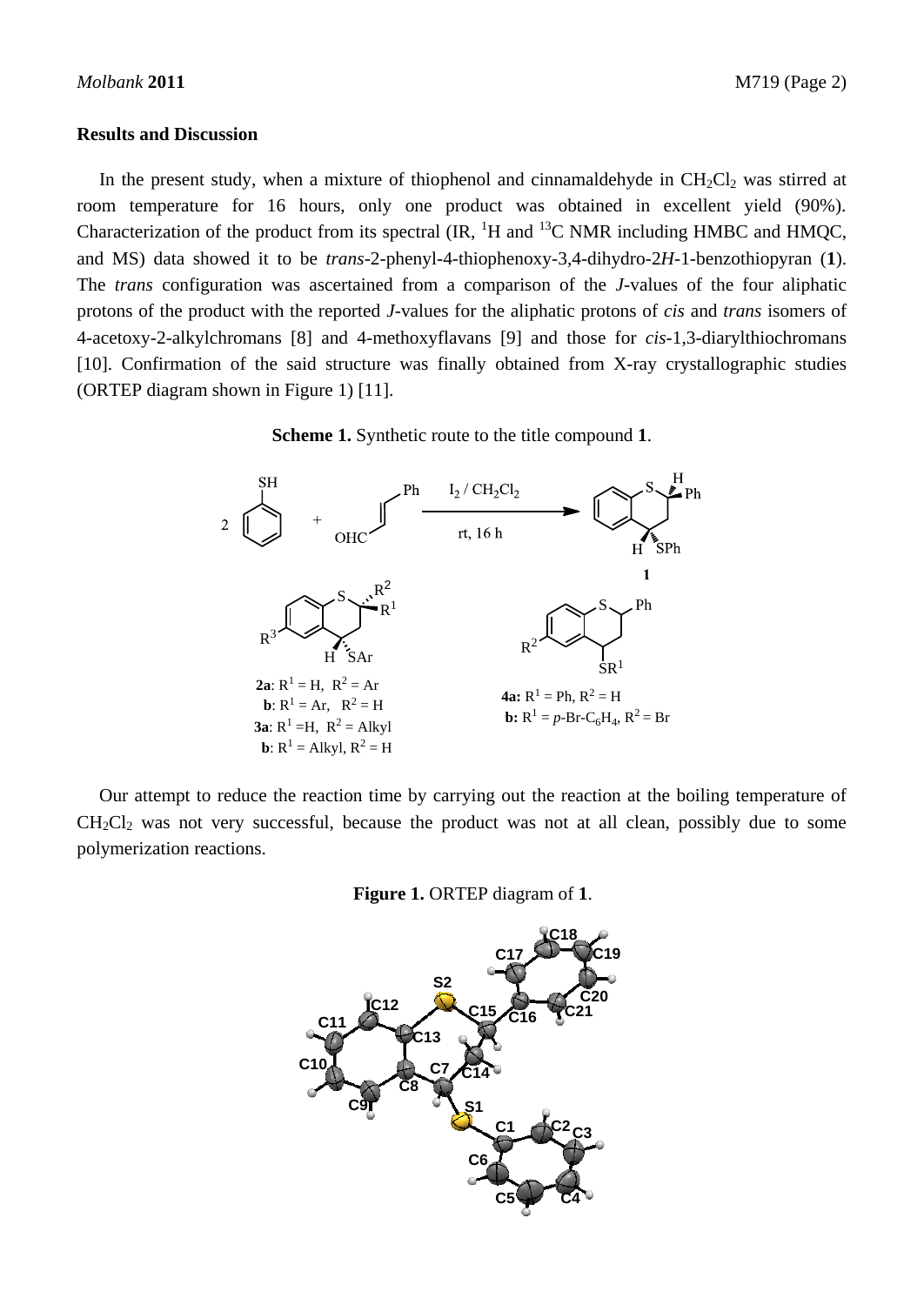In a report of synthesis of 2-aryl-4-thioaryloxy-3,4-dihydro-2*H*-1-benzothiopyrans and 2-alkyl-4 thioaryloxy-3,4-dihydro-2*H*-1-benzothiopyrans, Ishino *et al*. [2] reported that they obtained both the *cis* and *trans* isomers of these compounds (**2a/2b** and **3a**/**3b**) and they could not separate the diastereomers. Without isolating the pure diastereomers, they determined the composition of the mixtures from the <sup>1</sup>H NMR spectral data of the product mixtures. Subsequently, Jafarzadeh *et al*. [3] have reported the synthesis of such compounds without mentioning any stereochemistry (*i.e.,* the products having the structure **4**) by tungstophosphoric acid catalyzed cyclocondensation of α,βunsaturated aldehydes and thiophenols, but the  ${}^{1}H$  NMR spectral data reported by them corresponded neither with the data reported by Ishino *et al.* [2] nor with the data recorded by us. Moreover, the  ${}^{1}H$ NMR spectral data for the aliphatic protons of two compounds (**4a** and **4b**) of the same series reported by them differed significantly [**4a**: δ 3.54 (1H, d, *J* = 7.3 Hz), 5.19 (1H, d, *J* = 9.3 Hz), 6.22 (1H, dd, *J* = 1.8 and 8.7 Hz), 6.39 (1H, dd, *J* = 1.9 and 8.9 Hz); **4b**: δ 4.98 (1H, d, *J* = 7.0 Hz), 6.18 (1H, d, *J* = 9.2 Hz ), 6.41 (1H, dd, *J* = 1.7 and 8.5 Hz ), 6.89 (1H, dd, *J* = 1.6 and 8.5 Hz)]. It was very difficult to understand why the data for these two closely related compounds differed so widely. This left some doubt about the identity of the compounds isolated by Jafarzadeh *et al*. [3]. The very high diastereoselectivity of the iodine-catalyzed reaction described here may be accounted for by considering that the stable cation **5** generated by initial combination of the two reactants followed by a cyclization is attacked very selectively from the side opposite of the existing phenyl (**Scheme 2**)

#### **Scheme 2.** Plausible mechanism for formation of **1**.



#### **Experimental Section**

To a mixture of cinnamaldehyde (1 mmol) and thiophenol (2 mmol) in dry dichloromethane (30 mL), iodine (64 mg, 0.25 mmol) was added and the reaction mixture was stirred in  $N_2$  atmosphere at room temperature (30 °C). When the reaction was complete after 16 h, the reaction mixture was diluted with dichloromethane (25 mL) and the resulting solution was washed with sodium thiosulphate solution ( $2 \times 25$  mL) and water ( $2 \times 25$  mL), successively. The solid material obtained after removal of the solvent showed one TLC spot and it was purified further by passing through a silica gel (100–200 mesh) column followed by crystallization from chloroform-petroleum ether, yield: 90%; mp. 102 °C, colorless cubes. Reactants  $\frac{1}{12}$  C, example and Section<br>
To a mixture of cinnamaldehyde (1 mmol) and thiophenol (2 mmol) in dry dichloromethane<br>
(30 mL), iodine (64 mg, 0.25 mmol) was added and the reaction mixture was stirred in N<sub>2</sub>

IR (KBr) cm<sup>-1</sup>: 3028, 2903, 1585, 1562, 1470, 1453, 1436, 1297, 1249, 1152, 1058, 960, 745. <sup>1</sup>H NMR (300 MHz, CDCl<sub>3</sub>): δ 2.43–2.51 (2H, m, H<sub>2</sub>-3), 4.74 (1H, t, *J* = 3.1 Hz, H-4), 5.15 (1H, dd, *J* = 9.2 and 5.6 Hz, H-2), 7.00–7.06 (1H, m, H-6), 7.10–7.17 (2H, m), 7.28–7.38 (7H, m), 7.41–7.45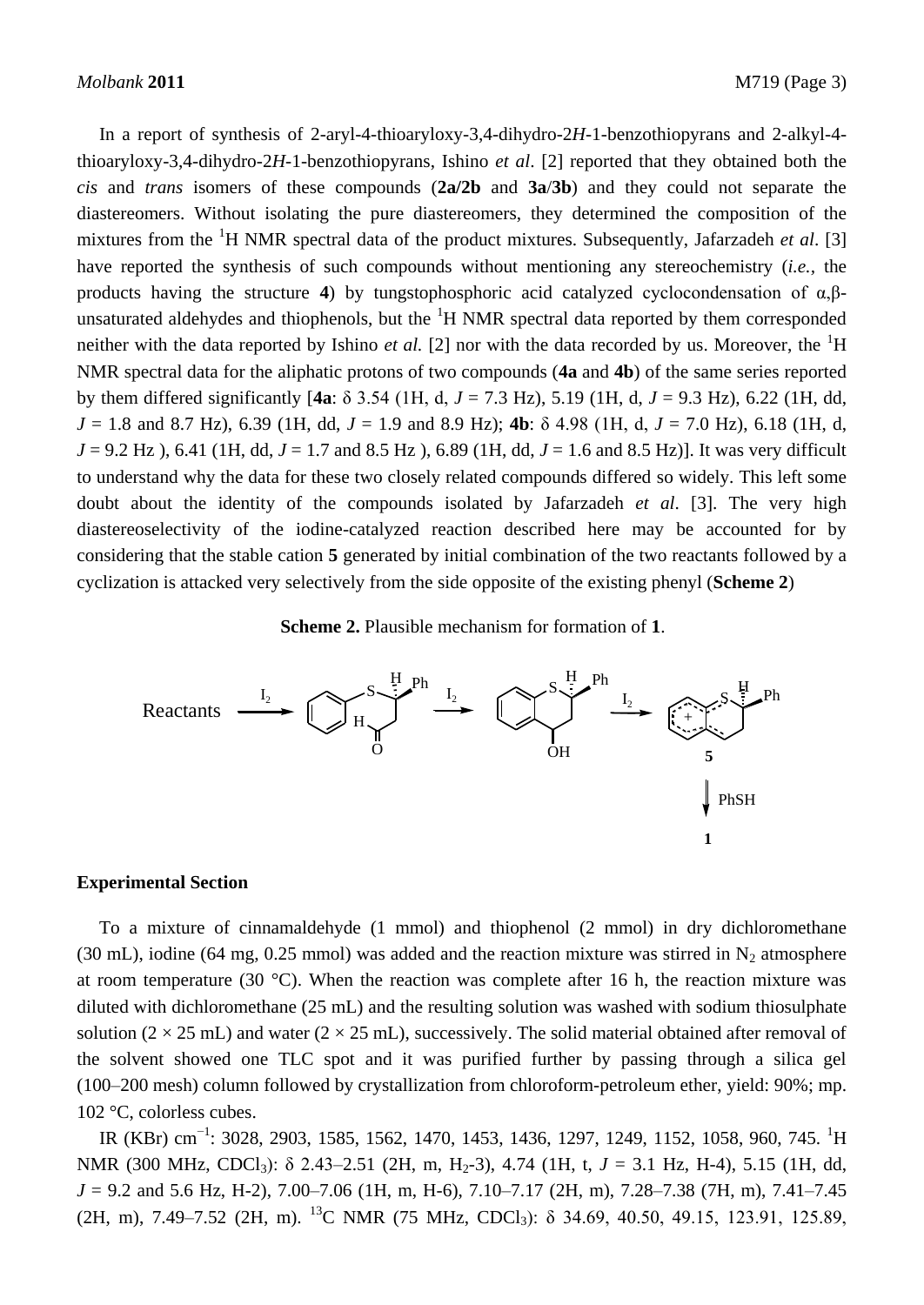127.84, 127.90, 128.72, 129.16, 130.73, 131.55, 133.10, 134.25, 134.74, 140.72. MS (TOF MS ES<sup>+</sup>): Calcd. for  $C_{21}H_{18}S_2$  (M+K)<sup>+</sup>: 373.0487; found 373.0115. Elemental analysis: Calcd. for  $C_{21}H_{18}S_2$ : C, 75.40; H, 5.42. Found: C, 75.12; H, 5.59%.

## **Conclusions**

Thus, we report here a very simple and highly diastereoselective synthesis of *trans*-2-phenyl-4 thiophenoxy-3,4-dihydro-2*H*-1-benzothiopyran which itself and its analogues are expected to find important applications.

## **Acknowledgements**

Financial assistance from the CAS program, Department of Chemistry is gratefully acknowledged. The authors also acknowledge the DST-FIST program to the Department of Chemistry, Jadavpur University for providing the NMR spectral data.

## **References and Notes**

- 1. Wang, W.; Li, H.; Wang, J.; Zu, L. Enantioselective organocatalytic tandem Michael-aldol reactions: One-pot synthesis of chiral thiochromenes. *J. Amer. Chem. Soc*. **2006**, *128*, 10354-10355, and references cited therein.
- 2. Ishino, Y.; Mihara, M.; Kawai, H. Improve method for synthesis of 4-thioaryl-2, 3, 4-trihydro-1 benzo-thiopyrans: Acid-induced stereoselective intermolecular cycloaddition of α,β-unsaturated aldehydes with arenethiols. *Synlett* **2001**, 1317-1319.
- 3. Jafarzadeh, M.; Amani, K.; Nikpour, F. Solvent-free and room temperature synthesis of thiochromans in presence of a catalytic amount of tungstophosphoric acid. *Tetrahedron Lett*. **2005**, *46*, 7567-7569.
- 4. Ishino, Y.; Nakamura, M.; Nishiguchi, I.; Hirashima, T. Facile synthesis of 3, 4-dihydro-2H-1 benzothiopyrans: Zinc iodide induced intermolecular cycloaddition between allyl alcohols and arenethiols. *Synlett* **1991**, 633-635.
- 5. Chu, C.-M.; Gao, S.; Sastry, M.N.V.; Yao, C.-F. Iodine-catalysed Michael addition of mercaptans to α,β-unsaturated ketones under solvent-free conditions. *Tetrahedron Lett*. **2005**, *46*, 4971-4974.
- 6. Banerjee, A.K.; Vera, W.; Mora, H.; Laya, M.S.; Bedoya, L.; Cabrera E.V. Iodine in organic synthesis. *J. Sci. Ind. Res*. **2006**, *65*, 299-308.
- 7. Zhou, Y.; Yan, P.; Li, G.; Chen, Z. Progress in synthetic application of iodine as a Lewis acid catalyst. *Chin. J. Org. Chem*. **2009**, *29*, 1719-1727.
- 8. Kabuto, K.; Kikuchi, Y.; Yamaguchi, S.; Inoue, N. The synthesis and stereochemistry of 4 chromanones and 4-chromanols with bulky substituents. *Bull. Chem. Soc. Jpn.* **1973**, *46*, 1839-1844.
- 9. Pouget, C.; Fagnere, C.; Basly, J.-P.; Leveque, H.; Chulia, A.-J. Synthesis and structure of flavan-4-ols and 4-methoxyflavans as new potential anticancer drugs. *Tetrahedron* **2000**, *56*, 6047-6052.
- 10. Katritzky, A.R.; Button, M.A.C. Efficient syntheses of thiochromans via cationic cycloadditions. *J. Org. Chem.* **2001**, *66*, 5595-5600.